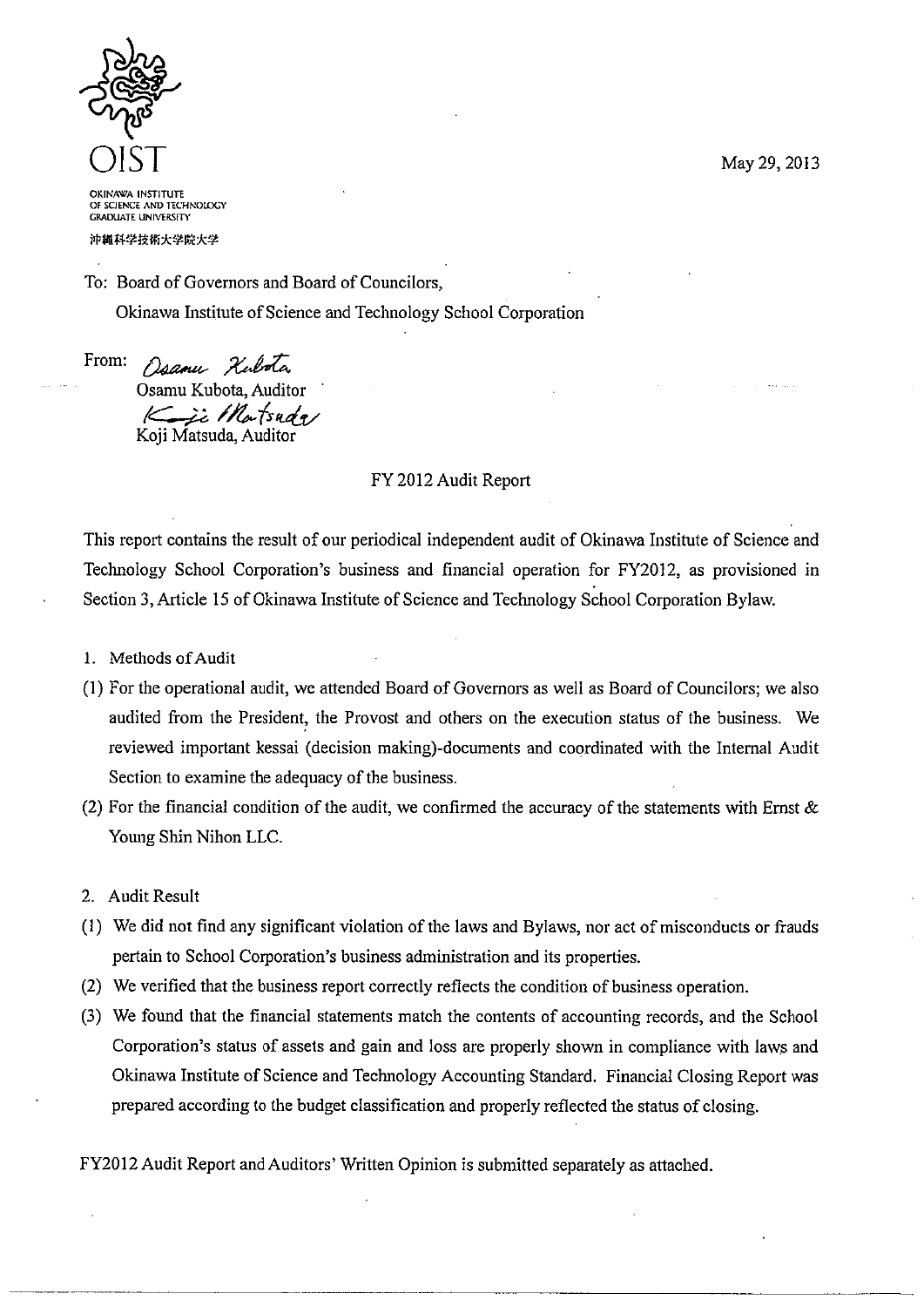# FY2012 Audit Report and Auditor's Written Opinion

 FY2012 was the first year that the Auditors actually audited OIST's operation for an entire year. A total of three periodical audits were conducted in October 2012, and in January and April 2013. This Audit Report is based upon the periodical audits and upon discussions with the President and other administrators before and after those audits.

The FY2012 Auditors' Audit focused on the following areas:

- 1) The condition of policies and rules that comprise the operational foundation of the School Corporation and the status of training given to employees.
- 2) Budget execution and management
- 3) Preparations for admission of students and academic and social conditions thereafter

# 1. Overall Condition

 The PhD program opened in FY2012, making this OIST's first year as a university, in a practical sense. During this year, there were visits by the Emperor and Empress, Princess Takamado, and the Prime Minister. As a result, OIST received increased attention as an international university operated in Japan. This year did, in fact, become "a period to complete the foundation of the university and to prepare for its future development," as anticipated in the FY2012 Business Plan.

 In September 2012, the first students started their academic careers at OIST. Course schedules were based upon OIST's core educational policies, such as interactive, lab-based programs, an interdisciplinary curriculum, and individualized programs. OIST's full graduate program, featuring small class sizes, was initiated smoothly.

 OIST's cutting-edge research facility, outstanding faculty, and the financial aid provided to students, made it possible to attract exceptional students despite tough international competition. Other student support services are being developed as needs arise; however, support for physical and mental health should be enhanced to accommodate the needs of increasing numbers of students and young researchers.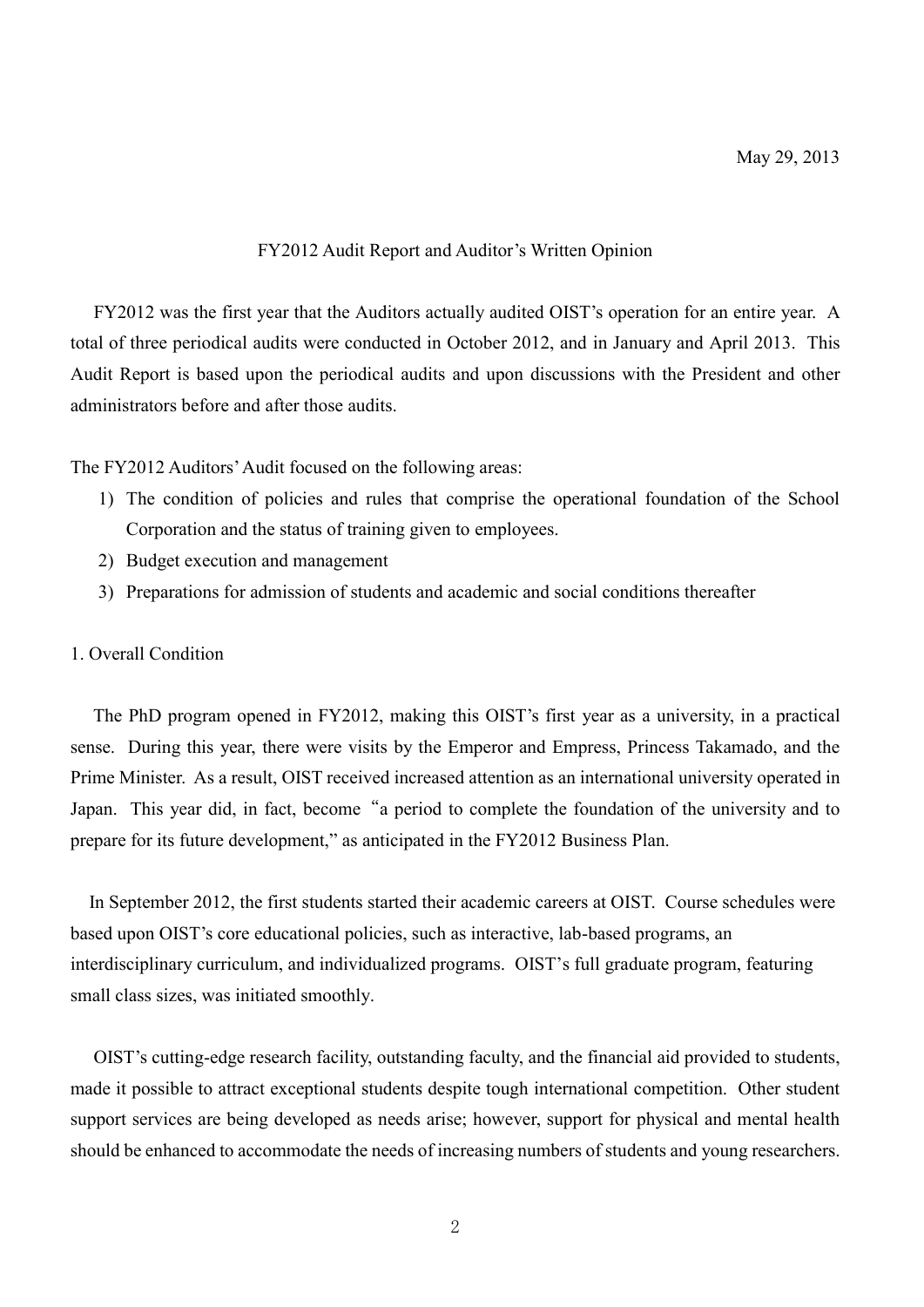In FY2012, Lab 2, the Auditorium, the Village Zone, and the Child Development Center, began operating, and were effectively utilized. Many cultural activities were held in the Auditorium, and public visitors are now accepted on campus throughout the year, including weekends. OIST has been exceptionally proactive in collaborating with local organizations to offer these programs.

 Collaborative efforts with Okinawan organizations and subsequent press releases resulted in extensive publicity for OIST in national newspapers. There was also frequent media coverage of OIST locally, and nearly all of the coverage was extremely positive. Even though OIST Graduate University is still in its early development, these early successes have been achieved as a result of the university's efficient and careful operation and with strong leadership from President Dorfan, and the support of OIST's faculty and staff, who share the goal of increasing the university's scientific prominence.

 On the other hand, collaborative relationships with other universities, research institutes, and corporations are under discussion and review, but it has proven difficult to implement collaborative efforts as quickly as desired, in part because research space at OIST is limited. Construction of Lab 3 will begin in FY2013, and it is expected that the new building will greatly facilitate international collaborations and joint research between the public and private sectors.

 OIST's budget for educational and research activities has relied heavily on generous subsidies from the Japanese government, despite the difficult fiscal condition of the nation. OIST has yet to acquire sufficient external funding to enable sufficiently flexible operations, and in the future, OIST must take a more proactive approach to securing extramural funding. Given the financial exigency facing Japan, OIST must enhance operational efficiency and accountability. Adding new employees/positions will increase OIST's fixed expenses; therefore, it is critical to review and manage personnel costs carefully.

# 2. The Office of Graduate School

#### 1) PhD Program

#### [Curriculum and course schedules]

 In September 2012, the first students started their academic careers at OIST. Course schedules were based upon OIST's core educational policies, such as interactive, lab-based programs, an interdisciplinary curriculum, and individualized programs. OIST's full graduate program, featuring small class sizes, was initiated smoothly.

[Development of a computer system to manage student records, attendance, etc.]

3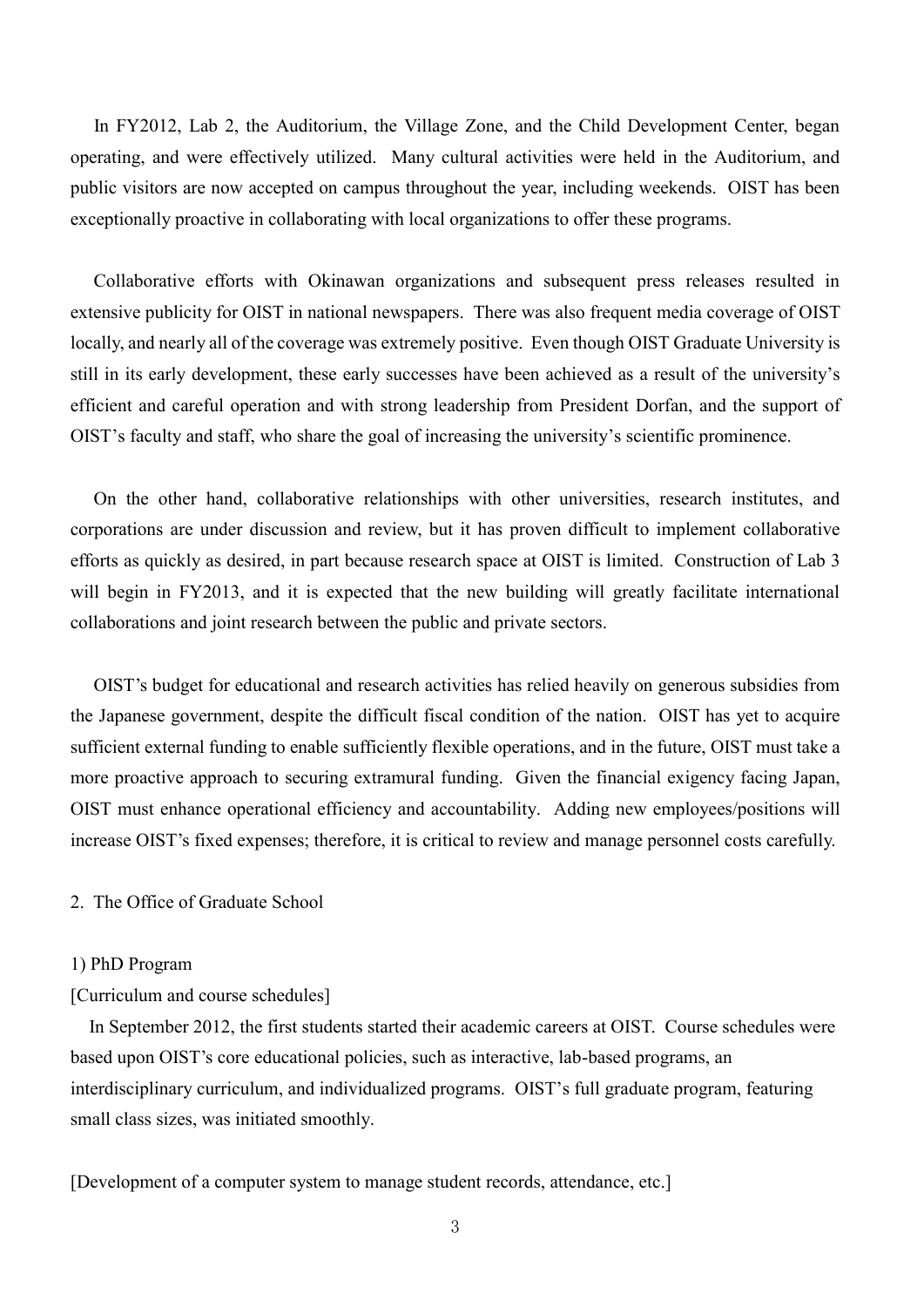Development of a computer system to manage student records was commenced in FY2012. Because there was no commercially available application that matched OIST's needs, an OIST programmer was assigned to develop the database. It was created and specific staff members were tasked with management of student records and compiled data. However, in its current state, the database cannot be readily used by faculty. To that end, a new bilingual interface with an appropriate security system will be developed in the near future so that faculty members will be able to access detailed, up-to-date student records at their convenience. In FY2013, OIST will welcome its second cohort of graduate students, which means that there will be more records to manage.

#### [Communicating with the students]

 Communications with students occur electronically, in the classroom, or at the service window of the Graduate School, and other places. President Dorfan has invited groups of students for dinner to exchange opinions, and OIST's small class sizes facilitate communications with students. Nonetheless, despite vehicles now in place for students to communicate their concerns, we believe that anonymous, periodic, written surveys of all students should also be employed.

# [Student support other than financial support]

 With certain stipulations, graduate students were offered a support package that included a tuition exemption, a Research Assistantship, and housing at a discount rate. Beyond financial support, student requests were incorporated, and OIST also 1) provided translation service for obtaining a Japanese driver's license and for other bureaucratic procedures, 2) offered an on-campus health clinic, 3) planned and hosted international parties, inter-university parties, and other social events, 4) planned a Christmas party and a BBQ on campus, 5) promoted club activities (tennis, dance, etc.), in addition to providing rental cars and bus service. OIST recognizes that mental health and counseling services must be enhanced, and is working to have a full-time psychologist on campus.

# [Safety training for students in labs]

 General safety training for students was provided during orientation week, and in individual laboratories, training addressed safety issues specific to each laboratory. No accidents have been reported thus far; however, an adequate reporting system is not yet in place, and must be developed in the near future.

#### [Selection of 2013 intake of students]

 The number of Japanese applicants was small last year, so recruitment activity for the second class of students was enhanced in Japan. An Undergraduate Poster Competition was hosted at OIST and Science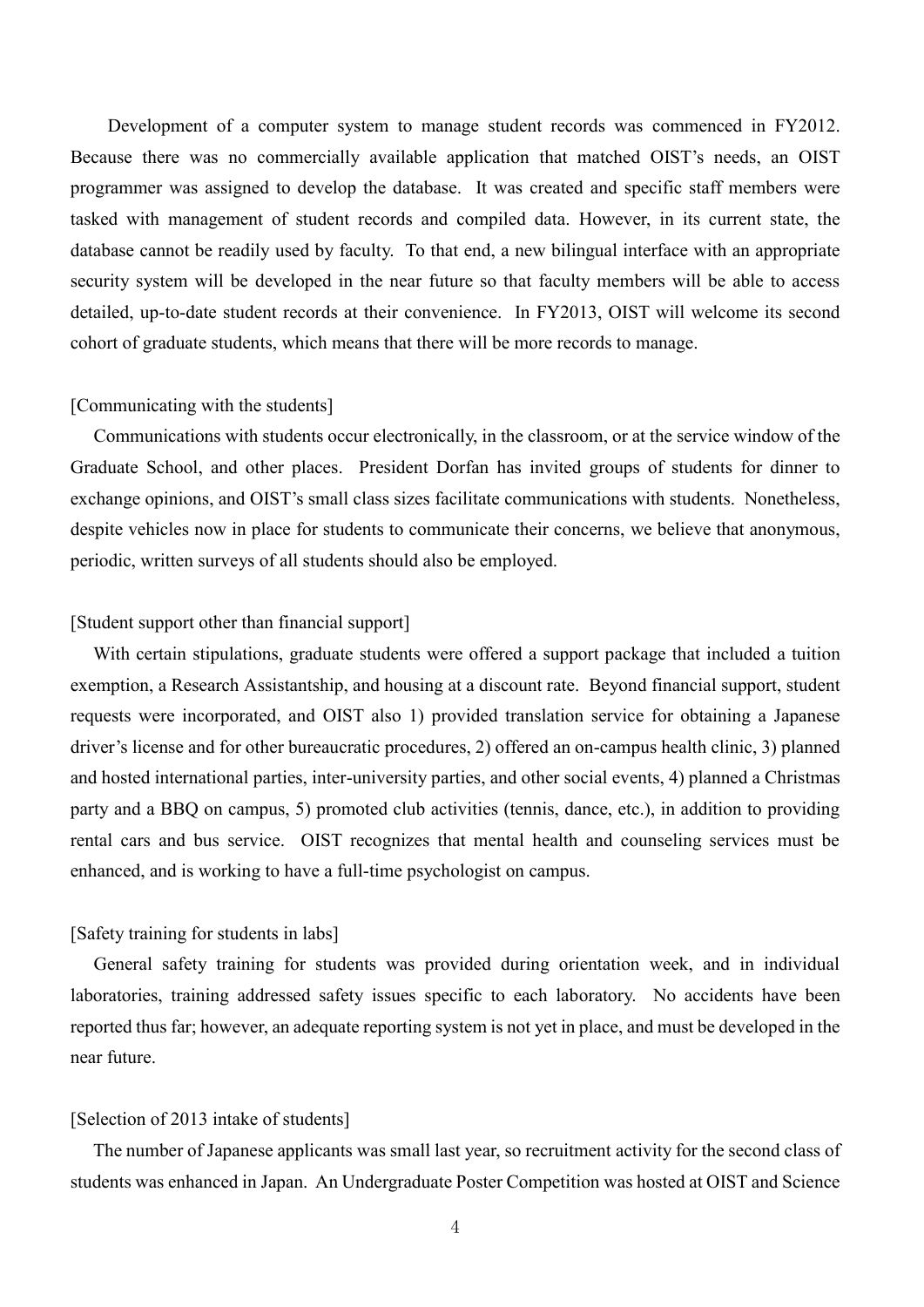Cafés held in Tokyo and Osaka were examples of such efforts. After the first admission workshop was complete, OIST extended 30 offers to students selected from a pool of 272 applicants. A second workshop is planned for July. Attracting the best Japanese students and maintaining high selection standards continue to be challenges.

#### 2) Scientific Research

#### [Research support]

 An X-ray Light Source was supposed to be purchased within the FY2012 special framework budget, but it was discovered that the compact light source that was initially selected did not have the resolution required by the research. Accordingly, an Environmental Transmission Electron Microscope (E-TEM), and a Scanning Electron Microscope (SEM) were purchased instead. Installing a detector developed by one of OIST's research units in the equipment, will make possible the analysis of living material at the atomic level. Experienced technical staff members were also recruited for the physics resource section to provide stronger research support.

 In order to implement the Okinawa Coastal Ocean Observing System, which was funded by the FY2011 special framework budget, agreements with Woods Hole Oceanographic Institution, which supplied the equipment, and other organizations involved in installation of the system, were coordinated and concluded. Observation buoys have already been deployed at five locations around Okinawa, including Ishigaki island.

 Proper operation of the aforementioned state-of-the-art research instrument was verified. Acquisition and utilization of each of these items moved OIST closer to its objective of becoming a world-class education and research university.

# [Open Technology Center]

 The OIST Open Technology Center was introduced to promote the use of OIST's research equipment and facilities by external researchers. Operation of an equipment reservation system, linked to a research equipment database, began operation. A cost charging system for fair and efficient use of common research resources by both OIST and external researchers was also discussed and implemented for internal users as of FY2013. Some local entities have already begun using OIST equipment on a trial basis, and several requests have been received from those who wish to more fully use OIST equipment.

 The Open Technology Center is one facet of OIST's contribution to the local community and plays a key role in transferring technologies to local industries. Thus OIST will actively promote use of its research equipment and capabilities both within and beyond Okinawa when necessary preparations have been made.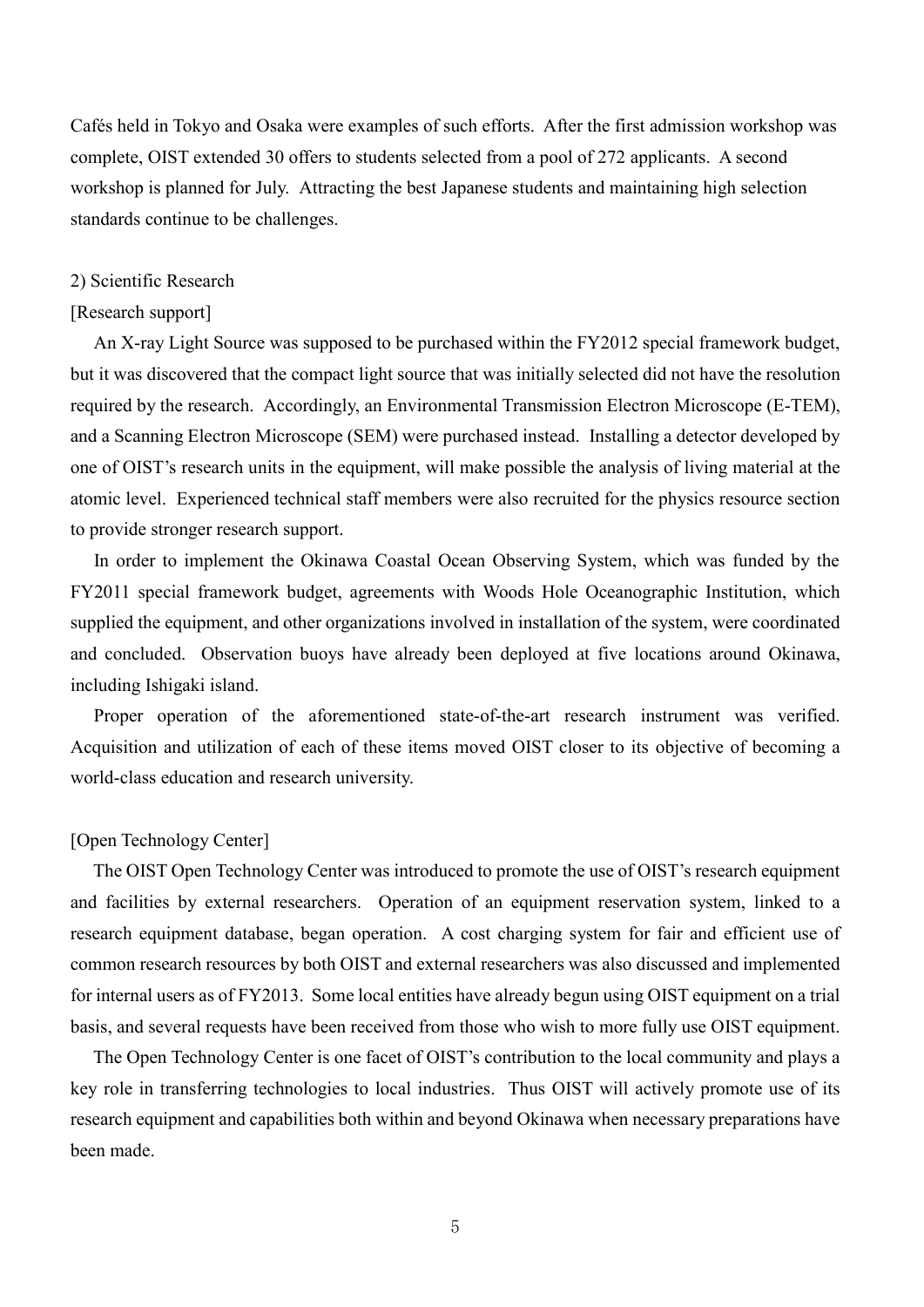#### [Genome Sequencing Center]

 During FY2012, the remainder of the Genome Sequencing Center was relocated smoothly from Uruma-shi and to the main OIST campus. This relocation minimized the physical distance between the Sequencing Center and researchers, improving communications and work flow. The relocation also increased the number of user requests.

# [Management of the Library]

 There has been a growing trend in libraries to transition from paper to digital; software for finding and obtaining articles is constantly changing, requiring upgrades and improvements. To be competitive with other university libraries, OIST should continue to seek updated information to provide effective library system. During the start-up period from the opening of the university until now, the Provost has served as head of the library and assigned a qualified manager to assist in its operation. The library strives to increase its collection, and with guidance from the Library Committee, a link service to electronic journals was implemented. This greatly enhanced utility of the library for researchers. However, to promote more efficient searching and viewing of electronic journals, it will also be important to provide ongoing training and information for researchers to familiarize them with the OIST system.

[Publication and communication of research and research results]

 A database to track all of OIST's scientific productivity was created and data regarding OIST's scientific productivity are now being incorporated into it. In FY2013, some data in the database will be made accessible to the general public.

 During FY 2012, information about OIST research was aggressively communicated through media outlets: 3 press conferences, 11 press releases, 39 web articles, 36 press announcements. Because media coverage about OIST in mainland Japan was previously limited, OIST held a press briefing in Tokyo (July 2012) to introduce OIST to science reporters. OIST also invited senior science editorial writers from mainland Japan to the Graduate School Opening Ceremony and coordinated a roundtable discussion with the President and the Provost. As a direct result, four media outlets carried coverage on OIST.

 In addition, OIST's external website was created, boasting truly bilingual web content, and making it one-of-a-kind in Japan. With this development, the number of visitors accessing the website tripled compared to FY2011.

# [Research evaluation and publication of results]

Because OIST is funded by government subsidies, it is crucial to implement rigorous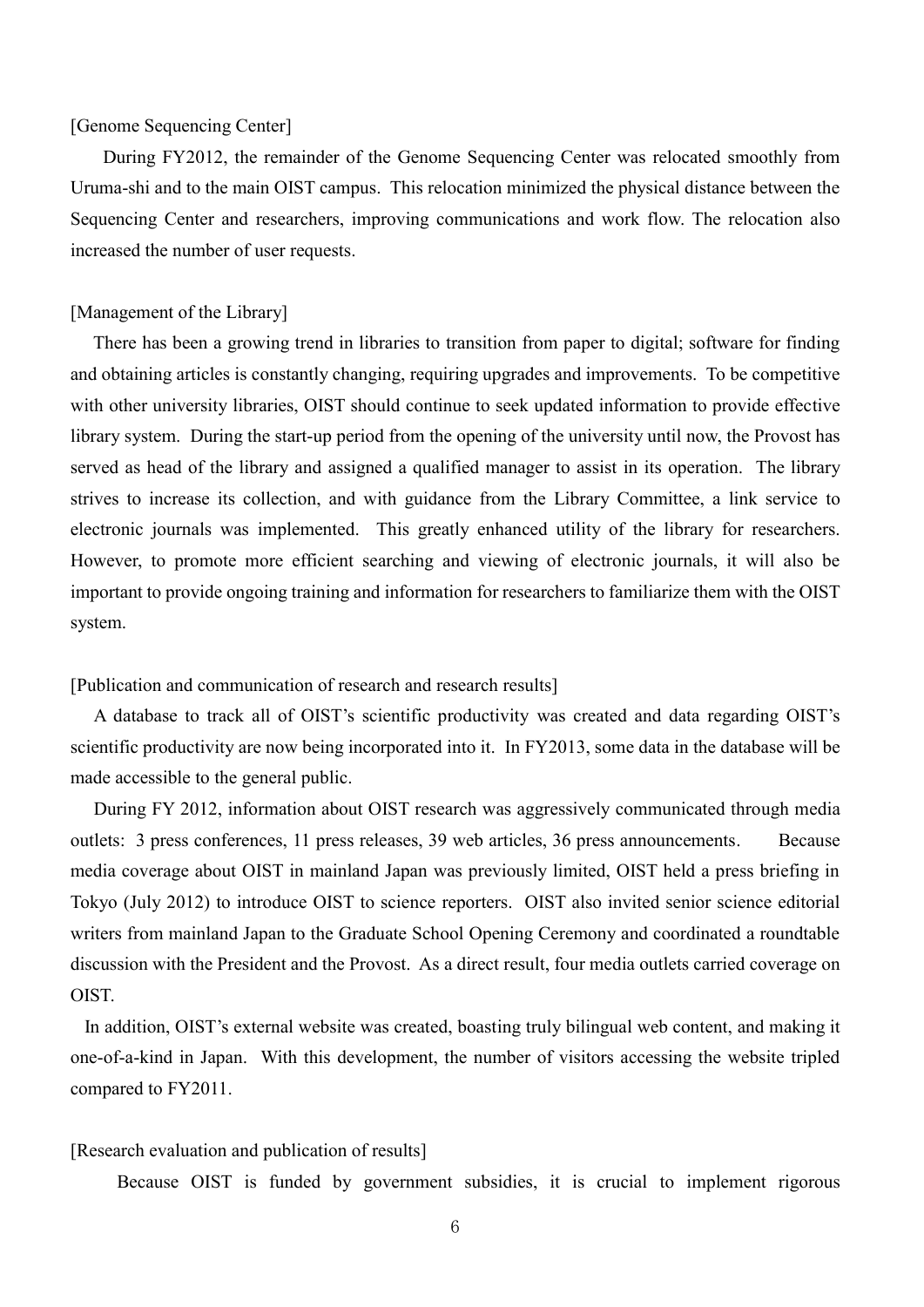self-evaluation in order to bring the university to a higher level by enhancing the quality of research and faculty. OIST aims to become a world-class university, and to this end, it provides the best research environment possible, in which faculty are expected to produce outstanding research results.

The FY2012 audit verified that a fair and rigorous evaluation of the faculty was conducted; however, the results of the evaluation were not made available until FY2011, which was the final year of the five-year contract. This necessitated the offering of a one-year, interim contract, followed by a second, four-year contract. Future evaluations should be conducted in the fourth year, to keep contracts on schedule.

 The manner of releasing evaluation results is currently under review; therefore results have not been disclosed. Research evaluations must be done by external committees, and OIST must consider how releasing the research evaluation may impact recruitment of evaluators. At the same time, evaluation results should be released in a timely manner.

#### 3) Global Networking

[Enhance collaborative relationships with other universities]

 Exchange agreements concerning course credit transfers, internships, and exchange opportunities with domestic and international universities and institutions were concluded. Cooperation agreements should be pursued when they are necessary and/or clearly beneficial to OIST. Greater consideration has been given to the merits and content of potential agreements than to the number of agreements. Agreements have been signed with the University of Tokyo, Osaka University, and Kyoto University, among others. Summer courses accepted students from established partners, such as Oxford and Harvard Universities. New summer programs with Tokyo University, in which students will shadow a post-doc and experience an international research or class environment, are also under development.

 OIST is also accepting undergraduate interns, and due to an increased number of applicants, the number of acceptances has also increased. Collaborative relationships with other universities have been expanding smoothly, but with an increasing number of students and interns in the programs, OIST needs more office and classroom space, and reasonable accommodations for them. Pursuant to enhancing exchange programs with other universities and institutions, by the time Lab 3 is completed, OIST needs to have discussed how reasonable accommodations will be provided.

#### [International Courses/Workshops]

 Top researchers from around the world were invited to give lectures to students and young researchers at 10 workshops hosted by OIST, during which 428 participants, including 321 from overseas attended. Such conferences augment OIST's efforts to build a network for education and research. As a result of networking with workshop staff from domestic and international universities and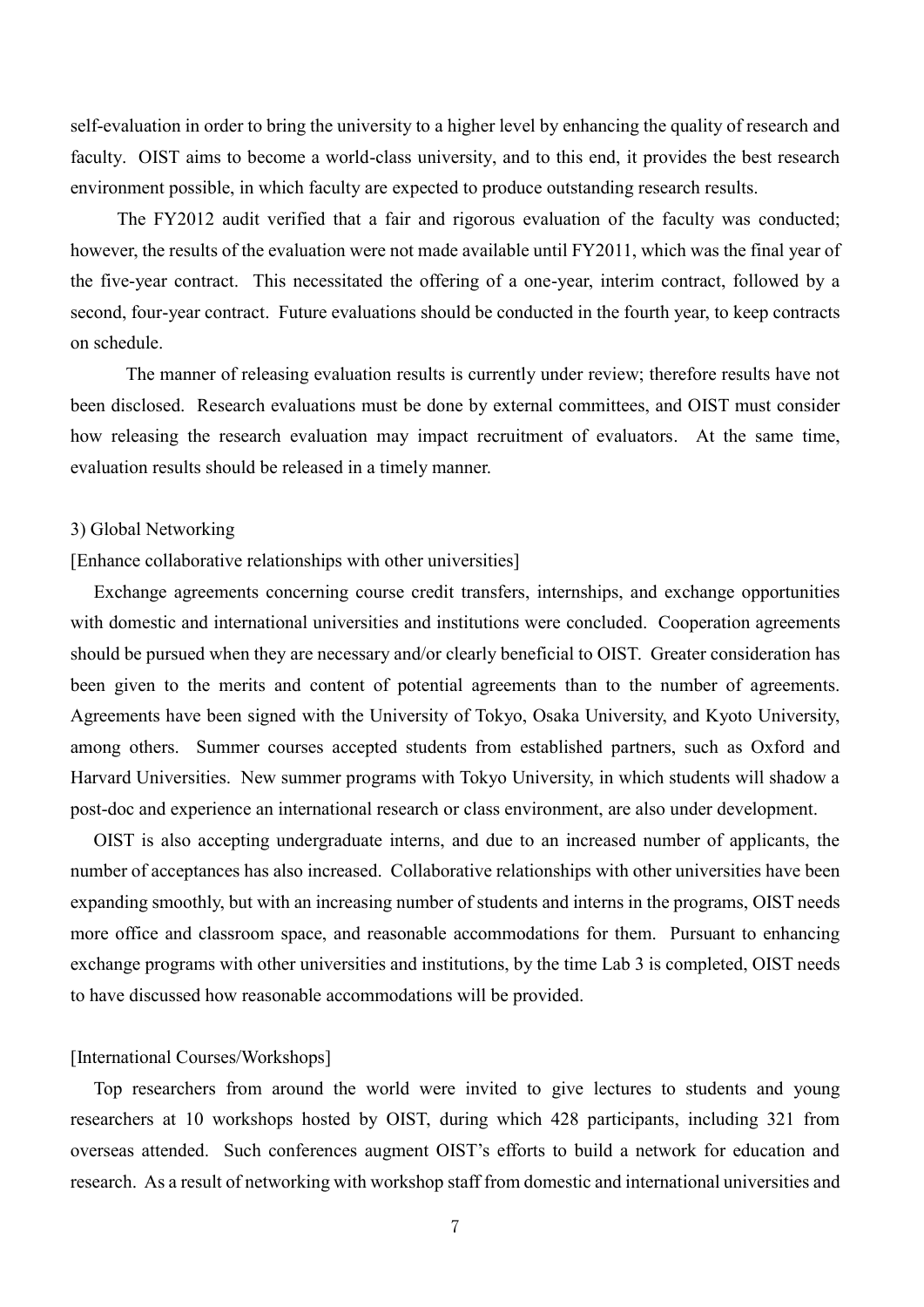research institutions, OIST succeeded in attracting external institutes to host international conferences (11 conferences/workshops either hosted by external institutes or co-hosted with OIST faculty). Tremendous effort was devoted to cutting the operational budget for each workshop so as to increase the number of workshops. Furthermore, the Workshop Section (CPR) has striven to expand the use of OIST's facilities for international conferences and workshops. To further promote OIST, the Workshop Section also participated in MICE, an event hosted by the Okinawa Convention Bureau to attract international conferences or conventions to Okinawa.

# 4) Promotion of Collaboration with Industry

# [Promotion of Research Exchange and Joint Research]

 OIST has been building various collaborations with industrial partners. As a result, 10 joint research agreements and four Non-Disclosure Agreements (NDAs) have been finalized. Counterparts include 6 major pharmaceutical corporations, and discussions with another major company, which OIST met through one of the events, regarding a possible agreement have started. No joint research agreement has been signed yet, but that is currently under discussion. No rules have been established thus far for accepting industrial researchers to work at OIST, holding back researcher exchange programs. However, as a special exception, two researchers from industry are currently working at OIST. Rules for accepting researchers from industry must be developed expeditiously.

# [Management of intellectual property]

 A committee to review OIST in-house inventions and to discuss possible patents was established. Furthermore, a process was developed to minimize the waiting period required for filing patents in an effort to reduce its negative impact on research. In the past year, there were 16 in-house inventions. The committee met and filed patents on 14 of 16 inventions, a substantial increase compared to previous years. In addition, there was continuous and aggressive effort to increase awareness of the importance of acquisition and protection of intellectual property. Nevertheless, OIST's intellectual property is still small, so the challenge will not only be to patent inventions, but also to utilize the intellectual property produced by OIST's research. Moreover, in order to motivate OIST faculty and researchers to file patents, it will be necessary to discuss how obtaining intellectual property can be reflected in professional evaluations.

# 3. Governance and Administrative Transparency and Efficiency

#### 1) Governance and structure for business operations

[Basic structures for governance and business operations]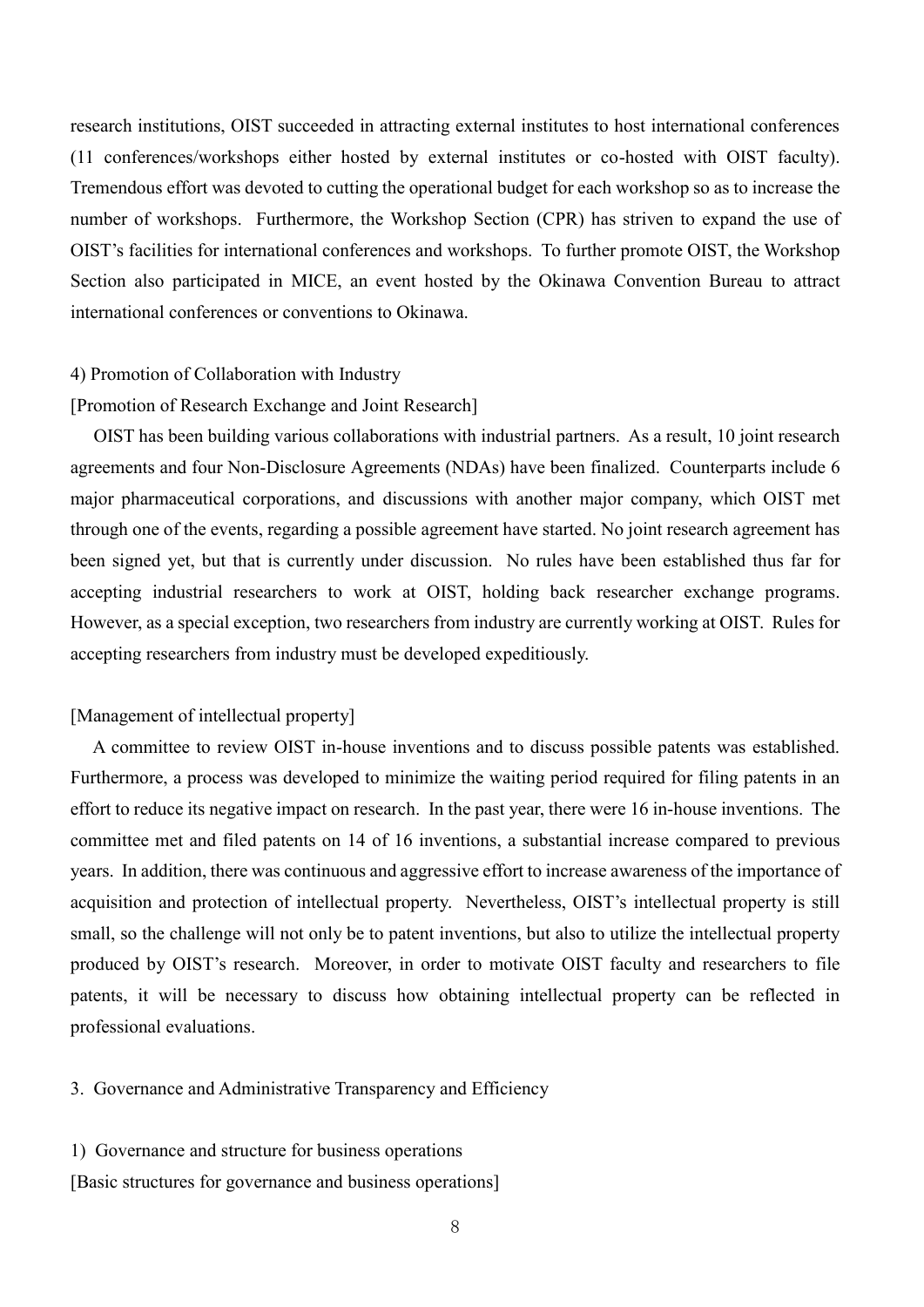Regular BOG and BOC meetings were held according to the Business Plan, and governance of the OIST School Corporation functioned properly. BOG meetings were held three times; in May and September 2012 and February 2013 (telephone conference). BOC meetings were held twice, in May and February (telephone conference). They were appropriately conducted based on approved agendas. Attendance of the Councilors (total 35) was 82.2% (average of two meetings). However, because the Governors' attendance (total 17) was only 71.7% (average of three meetings), it is clear that this needs to improve. Meetings of BOG and BOC subcommittees were in principle held in conjunction with regular BOG and BOC meetings. Members, whose expertise made them valuable for the agendas items to be discussed, attended those subcommittee meetings.

#### 2) Budget and its execution

[Approval processes using ERP for purchases of JPY 500 thousand and below; cases where the requestor and approver are the same person]

 During the FY2011 audit conducted by external auditors, it was noted that some individuals are allowed to function in both requester and approver roles when requesting budget execution using the ERP system. This is because in the OIST PRP, managers and above are assigned roles of both requestor and approver, and they are also able to delegate approval authority to subordinates. In these cases, managers are asked to avoid dual roles if possible, and to have subordinates serve as requestors. Nonetheless, due to limited personnel in some units or sections, some people can still serve as both requestor and approver.

 Generally, requests and approval processes by one person should be avoided. While the procurement process is managed by the ERP system, it is possible for supervisors to check on order status. The ERP system contributes to preventing fraud or abuse caused by such delegation, so requests processed by single requestor should be accepted for now.

 In order to rectify such loophole, ERP is currently being upgraded to send out an Email to the delegator, notifying him of items executed by the delegate, and it is at the final testing stage. Because the ERP system is the core of OIST's money processing, it must not be weak in preventing fraud. It was appropriate to proactively upgrade the system before problems occur.

# [Contract Review Committee and the discussed items]

 The Second and Third Contract Review Committees met in August 2012 and January, 2013. Various types of contracts were selected and reviewed by type from the total of 330 contracts processed from February  $10 \sim$  June 30, 2012. The Contract Review Committee was formed by the Promotion Corporation and adopted by the School Corporation. Contract review and examination by a group of external experts is highly recommended for transparency and fairness in protecting public interests.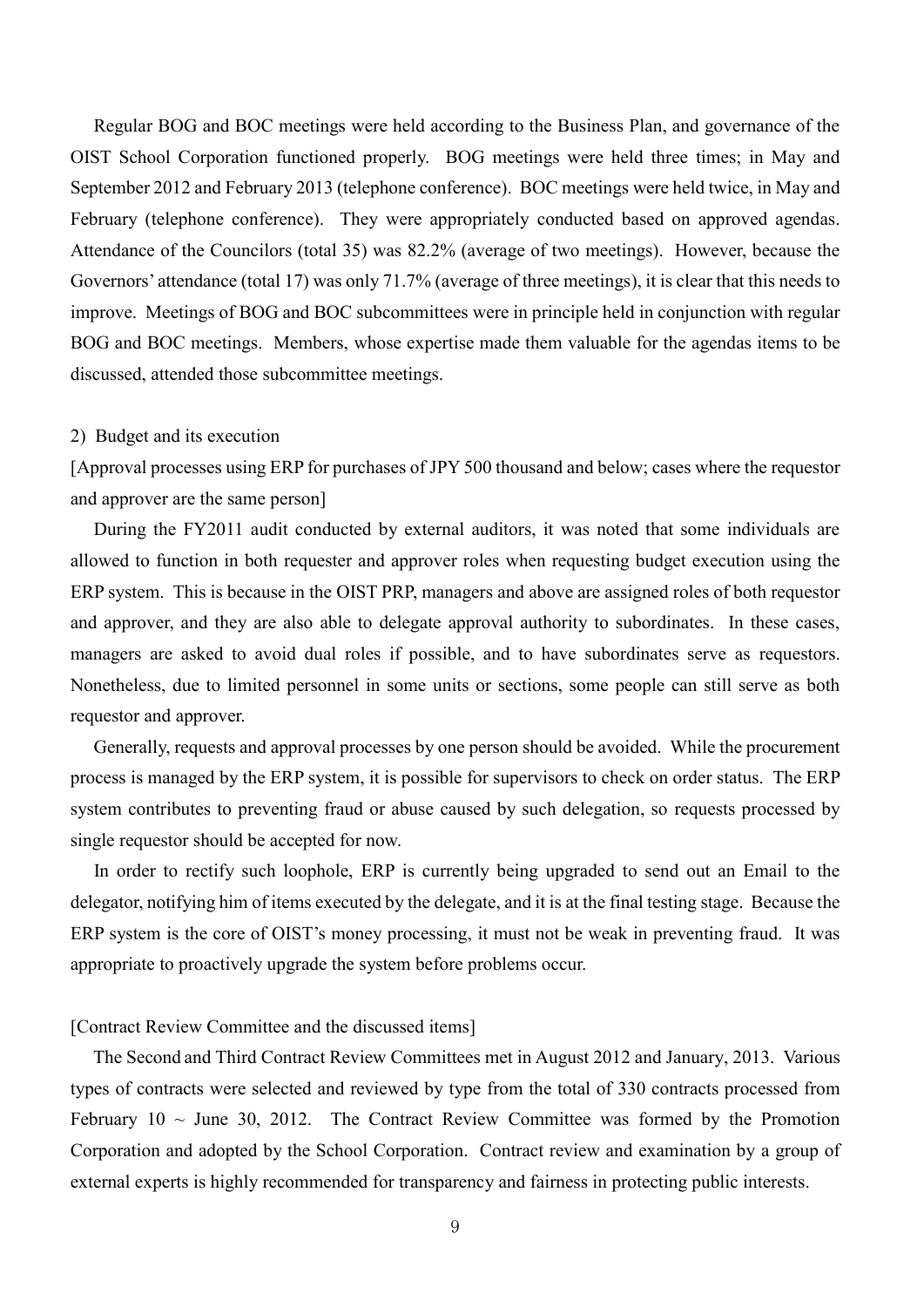#### 3) Efficiency of business operations

[Lease and procurement of research equipment and lease payment for the succeeding year]

 During FY2012, leasing contracts were made to accommodate numerous requests from researchers for research equipment purchases, so that the limited budget could be used efficiently. Although it is roughly 10% more expensive to lease research equipment than to purchase it, leasing is reasonable in terms of utilizing a limited budget. According to the Vice President for Finance and Accounting, OIST is trying to limit lease payments in the coming year to 350 million JPY. This is a proper measure. Nonetheless, it is expected that the acquisition of operational subsidies will be difficult in the years ahead, so it is recommended that adequate consideration be paid to lease payments in subsequent years.

# 4) Personnel management

[Reduction of labor costs as response to the pay cut among national public employees]

 Total cuts of 229.3 million JPY from the OIST budget were expected. Based on the budget for personnel expenditures, an average reduction of 7.8% was anticipated: 10% for managers and above, 8% for specialists and 5% for staff. Some 9.2 million JPY were to have come from salary cuts among executives, 95.1 million JPY from suspended promotions, and the remaining 125.0 million JPY were to be achieved through delayed recruitment (average of two months). Currently, personnel shortages resulting from delayed recruitment are being mitigated by hiring of temporary and part-time staff. Budget cuts are likely to continue, so it is important to carefully manage personnel issues.

# [Increasing number of administrative staff excluding research units and the reason]

In January 2012, there were 372 employees, and in January 2013, that number had increased by 165, to 537 (+44%). When the number of students who were also classified as research assistants was excluded, the increase in administrative staff was 51, from 144 to 195 (35%).

Since the inauguration of OIST in November 2011, personnel were aggressively recruited in order to prepare for admission of the first class in September 2012. Many of the newly employed staff started work in April 2012. The extra personnel were necessary.

However, in order to reserve funds needed for education and research within the limited budget, hiring of new administrative staff should be minimized, except in sections where the workload is clearly increasing. OIST should not have to wait for CAO and MOF to make this observation.

OIST should consider cross-training current employees, through rotations to other sections, to broaden their expertise, so that they will be capable of handling different assignments. This will enable OIST to respond flexibly to increased workloads in various sections. When each employee's skill set is enhanced and experience is gained in other divisions, OIST will be able to manage variable temporary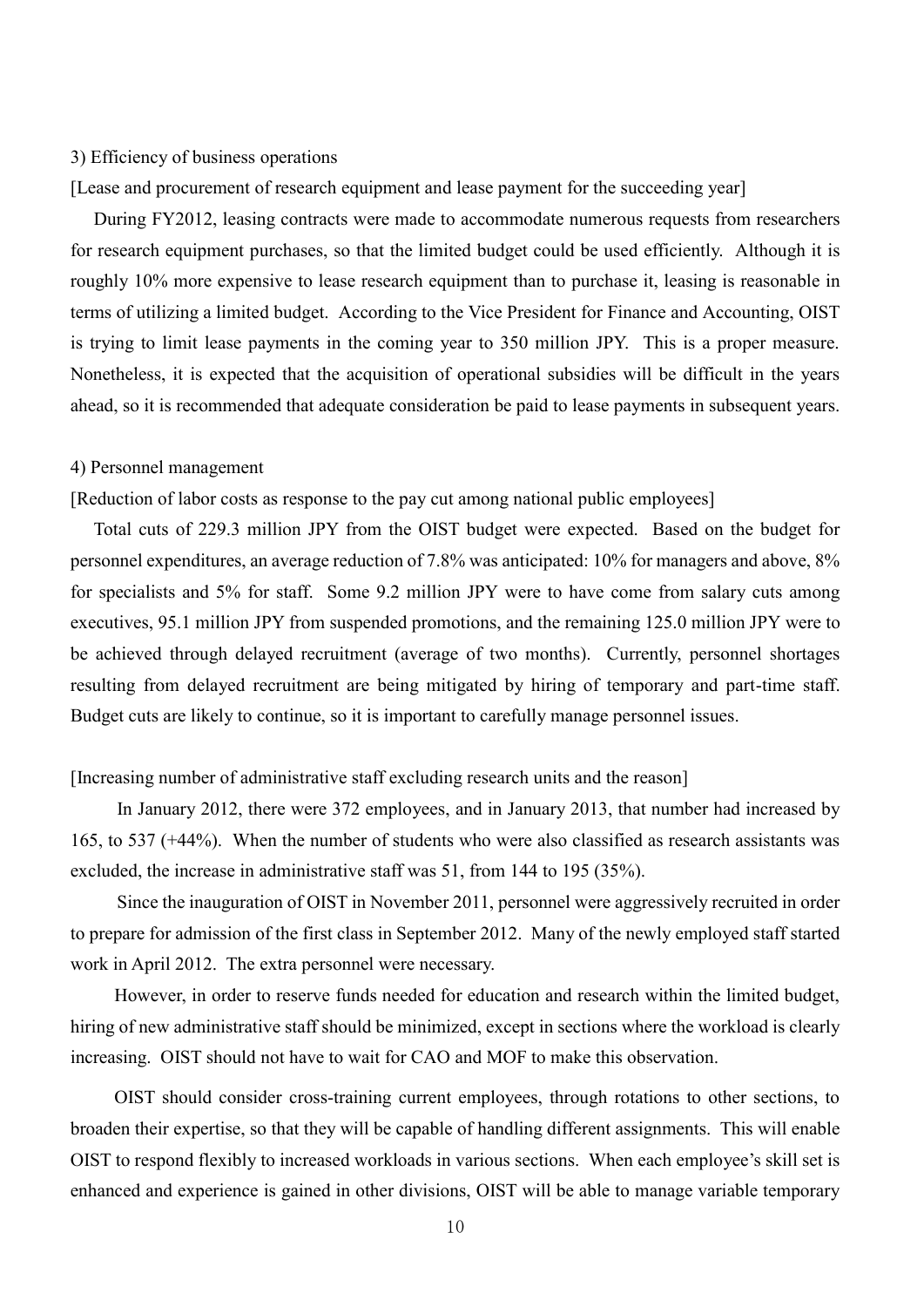needs and to secure long-term employees. OIST not only needs to improve efficiency and streamline administrative processes, but also to make more effective use of permanent employees.

# [Overtime of administrative staff, excluding research units]

 Average per capita monthly overtime from January to December 2012 was 23 hours, slightly higher than the 20-hour national average (of workers who are eligible for overtime payment). When compared among divisions, however, average overtime per person varied from 12 to 33 hours a month, depending on demand.

 Management of overtime was proper, and no significant problems were found. However, there were some areas where workload was not balanced among either sections or employees. Therefore, sections with excessive overtime should constantly re-evaluate their workflow and transfer personnel, obtain temporary staff, etc.

#### [Promotion of diversity at the workplace]

 As a first initiative to promote diversity, improvement of gender equality was addressed. Specifically, under the leadership of the President, the Committee for Gender Equality was established in March 2013 to develop a support system for female researchers and employees. Additionally, a Diversity Officer was selected from the Faculty Search Committee with the aim of promoting diversity in recruiting. A business travel support program for child-rearing employees and invited guests was also developed to enhance diversity in the workplace. The latter program allows the University to cover transportation expenses for children of child-rearing employees and invited guests, when they need to travel on business to participate in conferences and symposia, etc. to promote their professional development.

#### [Employee Training]

 Various sections including Human Resources have offered training for employees. The Auditors' Office has collected data and compiled it in January (see attachment). We expect that the needs of employees and business demand should be incorporated and appropriate training opportunities, including new and updated versions of current ones, will continue to be offered.

#### 5) Compliance

[Comparative survey of rules and procedures at other university]

 The Administrative Compliance Division compared the status of OIST's rules and procedures with those of the Japan Advanced Institute of Technology, also known as JAIST. Important JAIST rules that apply to OIST were already largely covered in the OIST PRP. Some, however, such as rules on external employment, degree regulations, and rules on student disciplinary processes, were still being developed,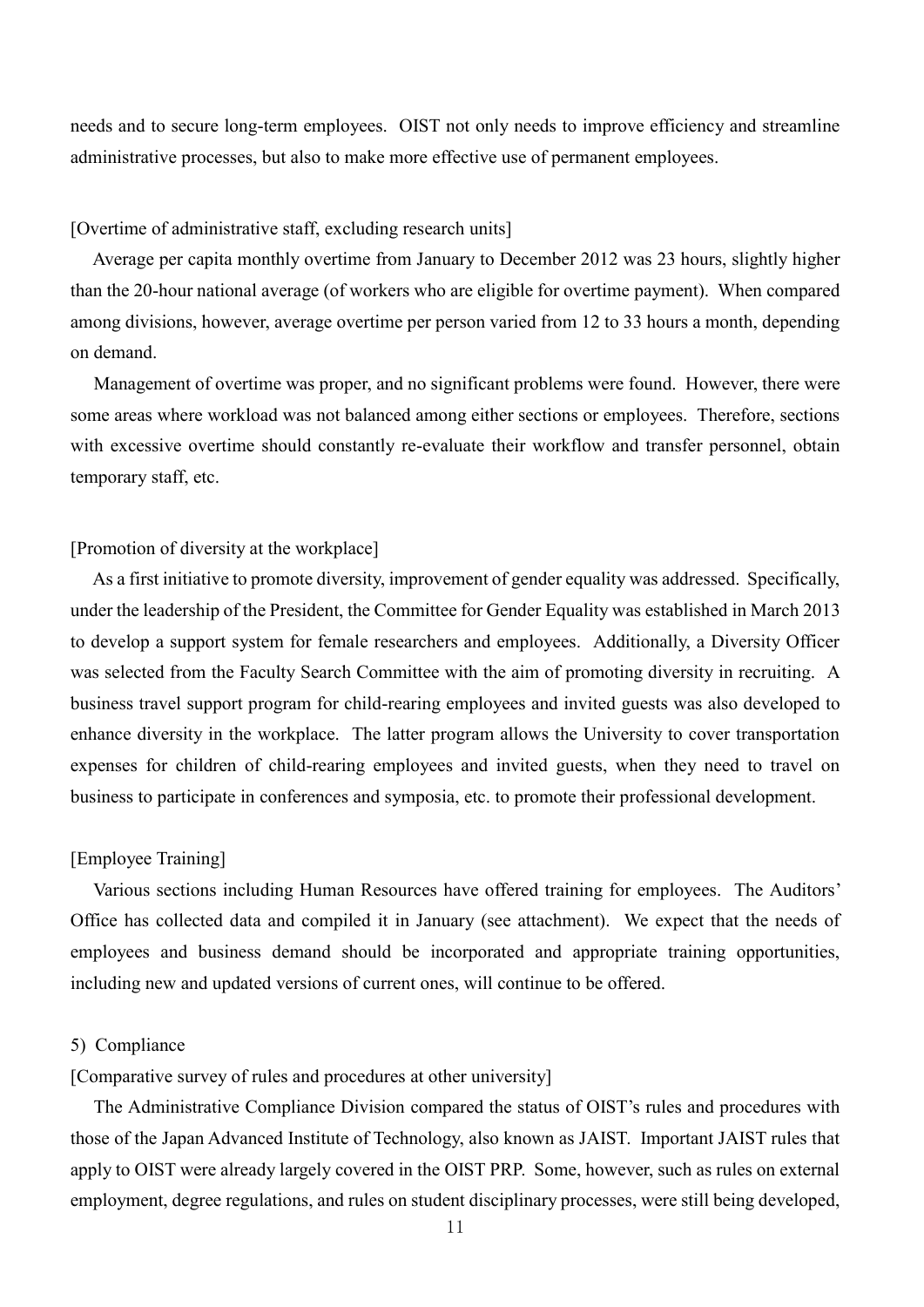while rules about accepting researchers, etc. and rules on courses that are contributed or established from sources external to OIST, and research that is funded by private donations had not been established yet. Introduction and revision of rules and policies should be accomplished in a timely manner so as not to adversely impact institutional needs and operations.

# [Compliance Training]

 Mandatory Compliance Training was conducted during October and November 2012. Training was offered in 12 sessions, and attendance was high. Compliance Training was incorporated in orientation training for newly hired staff, and it has been offered every month since then. The evaluation by attendees was very favorable.

 Compliance Training comprises basic knowledge that OIST employees should share despite their cultural diversity. Therefore this training should continue to be offered continuously on a timely basis, and such training should be expected to address additional issues in the future.

# [Implementation of Internal Audit]

 The internal audit section of the Administrative Compliance Division developed an internal audit plan for the fiscal year. As a result, there has been a steady implementation of FY2012-internal audits since September, and they were conducted fairly. Their continuous implementation is expected.

#### 6) Information disclosure

#### [Regarding Information Disclosure]

 Information required by law to be disclosed, such as "laws regarding disclosure of information that is held by Independent Administrative Institution (IAI)," is appropriately disclosed and readily located on the OIST external website. However, printed materials that are subject to the Information Access Act are generally stored in a shared cabinet in the administrative office and are not easily accessed by visitors. A Visitor Center is being planned, and it is recommended that there be a reference area for visitors to access these documents.

#### 4. Finance

#### [Acquisition of external research funds]

 In FY2012, external research funds totaling 410 million JPY were raised, about 100 million JPY increase from FY2011. External research funds including grants-in-aid for scientific research, (Kakenhi), on the other hand, amounted to approximately 300 million JPY, an increase of a little over 55 million JPY, and external funds from business development amounted to 93 million JPY, an increase of 39 million JPY, compared with FY2011.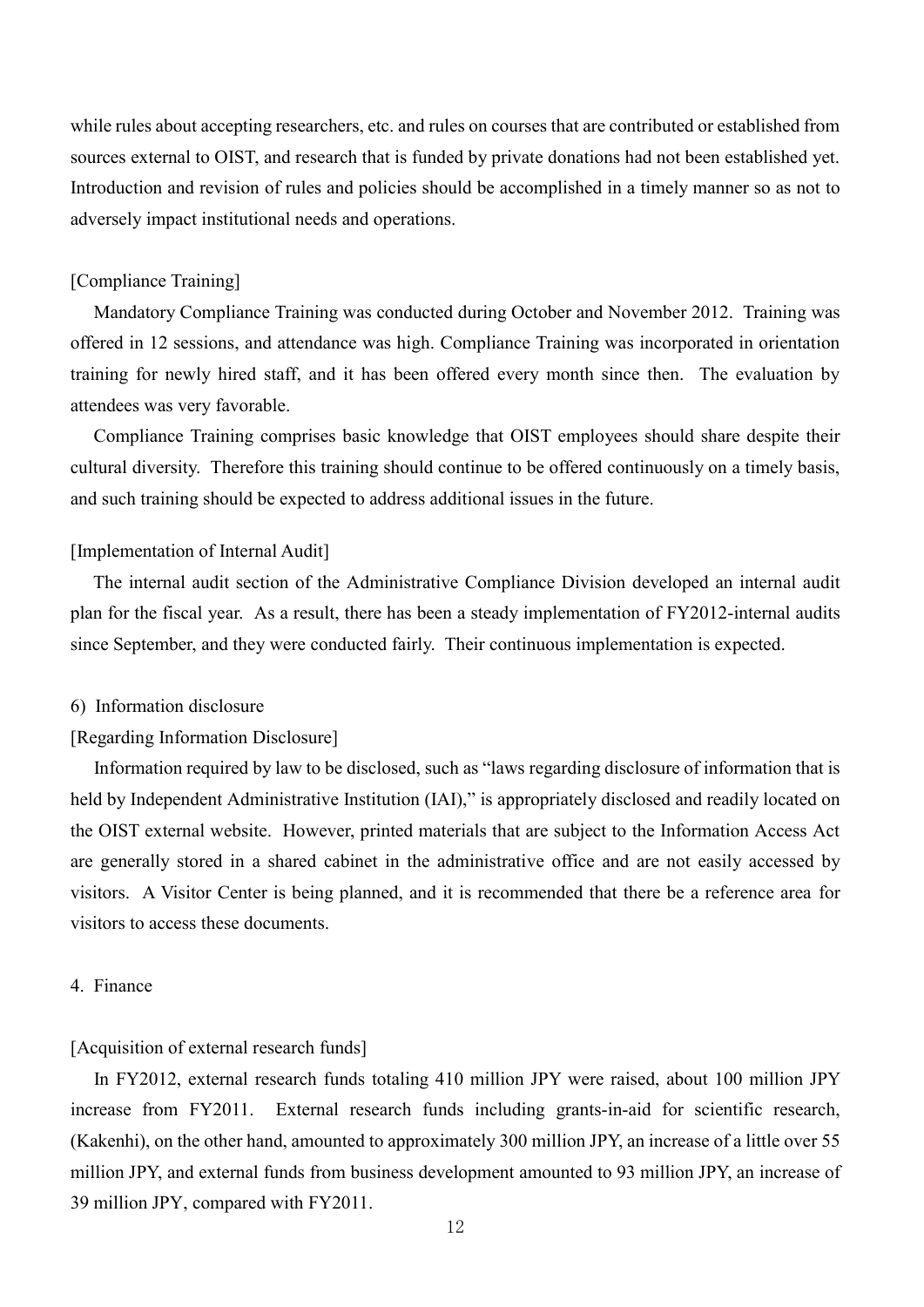Information concerning acquisition of competitive funds such as Kakenhi, in Japan and abroad was actively gathered and disseminated to researchers. Seminars on writing competitive grant proposals for each type of grant, including Kakenhi, were also held, and support for improving proposals was also provided.

 Applications for competitive research grants increased from 56 in FY2011 to 97 in FY2012. In FY2011, 18 were awarded for a success rate of 20.2%, whereas in FY2012, 26 were awarded (26.8%). While this represents an improvement, when compared with other top universities in Japan, this level of success remains fairly low. The number of applications from non-Japanese researchers, who constitute the majority of OIST researchers, was still low. There were 24 applications from non-Japanese researchers in FY2011 and 26 in FY2012. Two were awarded in FY2011 (8%), and seven were awarded in FY2012 (18%).

 OIST suffers some disadvantages that partly explain its disappointing performance, compared to other top Japanese universities. OIST is a young university, and is not as well recognized as other universities with longer histories. Many non-Japanese researchers are not familiar with the Japanese system of applying for national competitive funds, and perhaps more significantly, the English abilities of the grant reviewers are unknown. There may be some bias against proposals submitted in English. Nevertheless, OIST needs to constantly demonstrate high research standards to domestic scholars through acquisition of competitive funds. Continuous effort is expected in this matter.

5. Contribution to self-sustainable development of Okinawa

# [Collaboration with local entities]

 Various activities were implemented to promote collaboration with the local community. Some examples are listed below. As a consequence, a deeper understanding of OIST's mission was conveyed to the community, and it led to increased coverage in local media, as well as in more visitors to the campus.

- 1) Number of visitors to the campus (FY2011:  $7,553 \rightarrow$  FY2012: 17,400)
- 2) Open Campus (visitors:  $3,012 \rightarrow 4,075$ )
- 3) Campus Visit Program of students (8 schools,  $1,676$  students $\rightarrow$  32 schools, 4,216 students)
- 4) Lectures by Nobel Prize laureates (including members of OIST's BOG), and other distinguished scientists (18 lectures)
- 5) Science school for local elementary school students called "The Children's School of Science" in collaboration with Onna-son (74 children participated in 4 classes)
- 6) Cultural events, such as concerts, including those held in the Auditorium (26 times)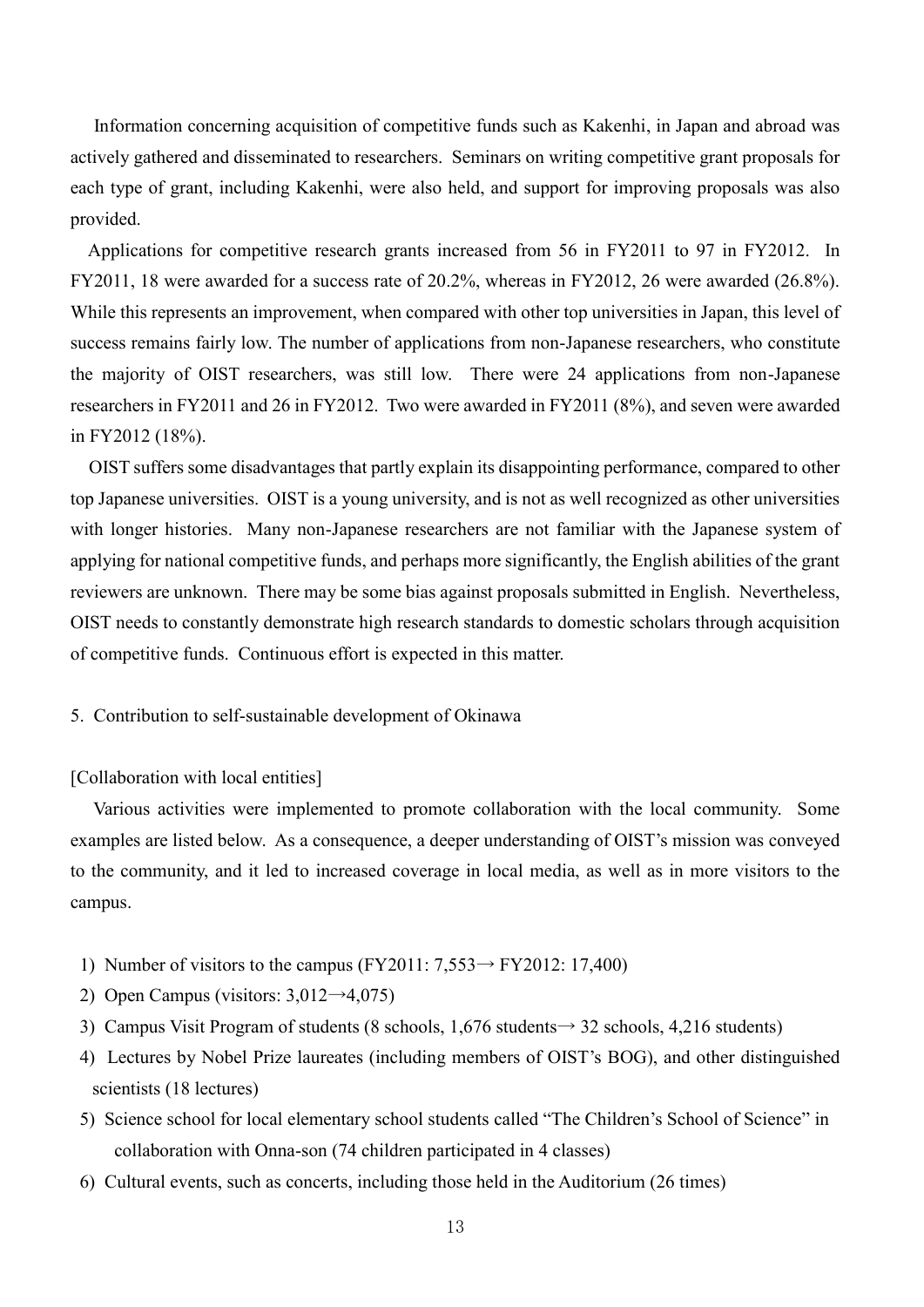7) Visitors to the OIST external homepage (number of unique visitors:  $272,173 \rightarrow 754,630$ )

 Visitors from the general public are not allowed into labs due to safety concerns. To offset this situation, a Visitor Center will be opened in FY 2013 to introduce OIST's research facility and activities to the public.

6. University community and facilities on campus

### [Lab2]

The construction of Lab 2 created another world-class facility for researchers in Okinawa. OIST began its full research and education programs with some outstanding students who inaugurated their graduate studies in September. Efficient and appropriate use of the new facility is expected to further promote research and educational activities

# [CDC]

 The OIST Child Development Center (CDC), an indispensable facility for the recruitment of employees with children, opened in January under the name "Tedako," meaning children of the Sun, in the Okinawan dialect. All necessary paperwork was submitted, and the necessary teachers and staff were hired. With the inception of "Tedako," the work environment was greatly improved for many employees, and it is a valuable asset for OIST.

 Fees were determined after considering both fees charged by local daycare providers and users' total household income. It was decided that OIST would cover two-thirds of the operational cost, while the remaining one-third would be covered by fees paid by parents of children attending CDC. Currently, the CDC Establishing Board is in the process of transitioning to become the CDC Governing Board. When all members are elected, the future income and expenditure plan will be reviewed.

# [Housing facility on Campus]

 The occupancy rate of housing units started at 61% in September 2012. It increased smoothly until it reached 90% at the end of March 2013. The occupancy rate for the Village Center (student housing) was 97%; however, the occupancy rate of the Hillside Faculty House (faculty housing) was 70%. All houses for faculty were completed nearly three months ago, but of the 23 houses, 6 remain vacant. Some measures to boost the occupancy rate of faculty housing are needed.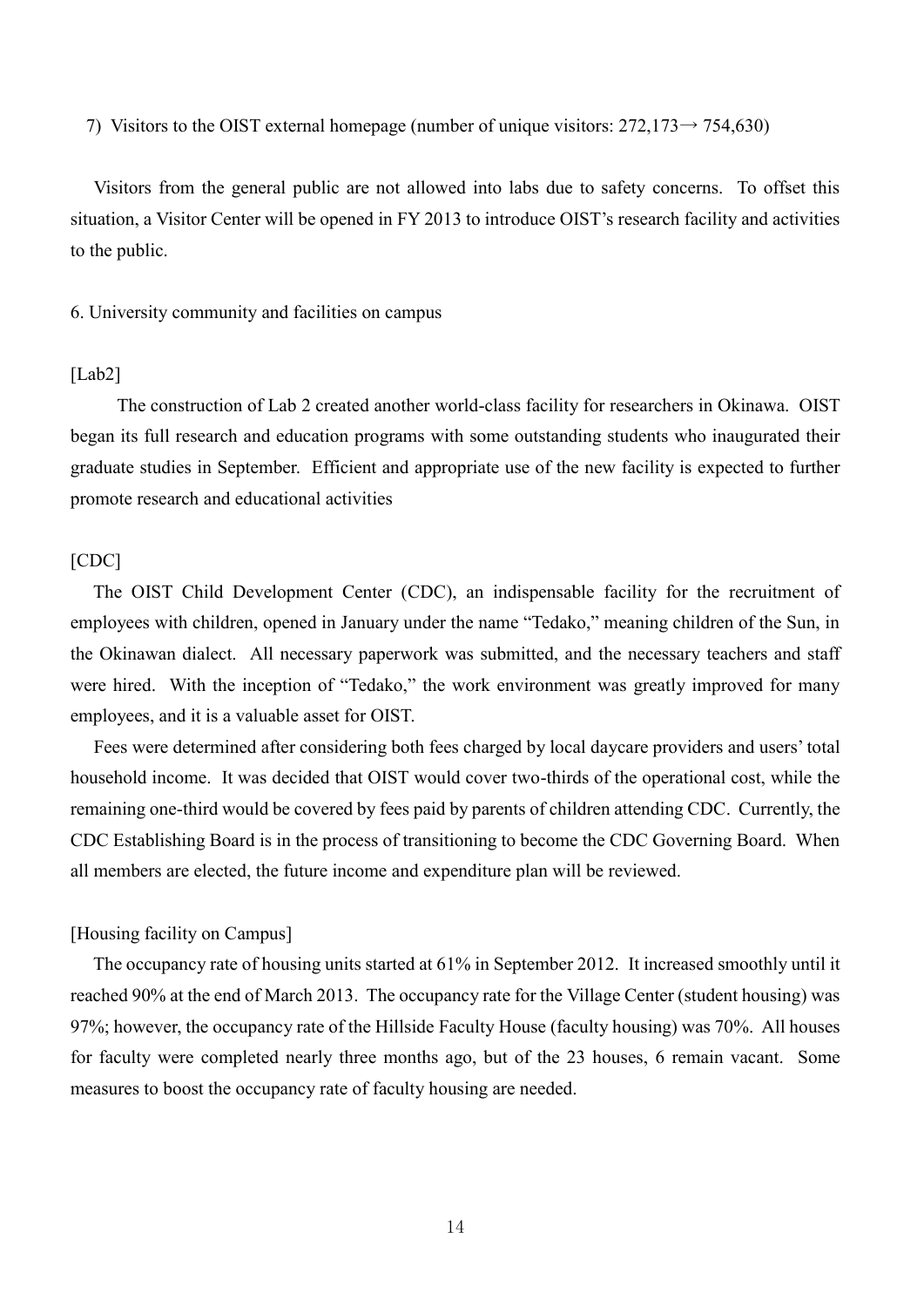# FY2012 OIST Training Record

| Date            | Duration Section |                      | <b>Topic</b>                                  | Lang | <b>Target Employees</b>       |    | Attend Mandatory? Remarks |                                                                         |
|-----------------|------------------|----------------------|-----------------------------------------------|------|-------------------------------|----|---------------------------|-------------------------------------------------------------------------|
| 4/3/12          | 1                | Procurement          | Orientation for new employees                 | Jpn  | New employees                 |    |                           | Hosted by HR                                                            |
| 5/9/12          | 1                | Procurement          | Orientation for new employees                 | Jpn  | New employees                 |    |                           | Hosted by HR                                                            |
| 6/22/12         | 1                | Procurement          | Briefing for administrative staff             | Jpn  | Administrative staff          |    |                           | Hosted by DFA                                                           |
| 7/5/12          | 1                | Procurement          | Orientation for new employees                 | Jpn  | New employees                 |    |                           | Hosted by HR                                                            |
| 8/15/12         | 1                | Procurement          | Orientation for new employees                 | Jpn  | New employees                 |    |                           | Hosted by HR                                                            |
| 9/20/12         | 1                | Procurement          | Orientation for new employees                 | Jpn  | New employees                 |    |                           | Hosted by HR                                                            |
| 10/11/12        | 1                | Procurement          | Orientation for new employees                 | Jpn  | New employees                 |    |                           | Hosted by HR                                                            |
| 11/7/12         | 1                | Procurement          | Briefing for administrative staff             | Jpn  | Administrative staff          |    |                           | Hosted by DFA                                                           |
| 11/8/12         | $\mathbf{1}$     | Procurement          | Briefing for administrative staff             | Jpn  | Administrative staff          |    |                           | Hosted by DFA                                                           |
| 11/8/12         | $\mathbf{1}$     | Procurement          | Briefing for research staff                   | Eng  | Economo Unit                  |    |                           |                                                                         |
| 11/8/12         | 1                | Procurement          | Orientation for new employees                 | Jpn  | New employees                 |    |                           | Hosted by HR                                                            |
| 12/7/12         | $\mathbf{1}$     | Procurement          | Orientation for new employees                 | Jpn  | New employees                 |    |                           | Hosted by HR                                                            |
| 1/21/13         | 1                | Procurement          | Briefing for administrative staff             | Jpn  | Administrative staff          |    |                           | Hosted by DFA                                                           |
| 1/22/13         | 1                | Procurement          | Briefing for administrative staff             | Jpn  | Administrative staff          |    |                           | Hosted by DFA                                                           |
| 1/25/13         | 1                | Procurement          | Orientation for new employees                 | Jpn  | New employees                 |    |                           | Hosted by HR                                                            |
| 2/5/13          | 1                | Procurement          | Orientation for new employees                 | Jpn  | New employees                 |    |                           | Hosted by HR                                                            |
| 2/6/13          | $\mathbf{1}$     | Procurement          | Orientation for new employees                 | Eng  | New employees                 |    |                           | Hosted by HR                                                            |
| S1: 9/1-12/21   | 2hr/wk           | Language             | Basic Japanese 1-A                            | J/E  | Nonnative Japanese speakers   |    | Optional                  |                                                                         |
| S2: 1/7-4/19    | 2hr/wk           | Language             | Basic Japanese 1-A                            | J/E  | Nonnative Japanese speakers   |    | Optional                  |                                                                         |
| S3: 5/7-8/14    | 2hr/wk           | Language             | Basic Japanese 1-A                            | J/E  | Nonnative Japanese speakers   |    | Optional                  |                                                                         |
| S1: 9/1-12/21   | 2hr/wk           | Language             | Basic Japanese 1-B                            | J/E  | Nonnative Japanese speakers   |    | Optional                  |                                                                         |
| S2: 1/7-4/19    | 2hr/wk           | Language             | Basic Japanese 1-B                            | J/E  | Nonnative Japanese speakers   |    | Optional                  |                                                                         |
| S3: 5/7-8/14    | 2hr/wk           | Language             | Basic Japanese 1-B                            | J/E  | Nonnative Japanese speakers   |    | Optional                  |                                                                         |
| S1: 9/1-12/21   | 2hr/wk           | Language             | Basic Japanese 1-C                            | J/E  | Nonnative Japanese speakers   |    | Optional                  |                                                                         |
| S2: 1/7-4/19    | 2hr/wk           | Language             | Basic Japanese 1-C                            | J/E  | Nonnative Japanese speakers   |    | Optional                  |                                                                         |
| S3: 5/7-8/14    | 2hr/wk           | Language             | Basic Japanese 1-C                            | J/E  | Nonnative Japanese speakers   |    | Optional                  | New Japanese beginners<br>courses starting in May and<br>September 2013 |
| S1: 9/1-12/21   | 2hr/wk           |                      | Basic Japanese 1-D                            | J/E  | Nonnative Japanese speakers   |    | Optional                  |                                                                         |
| S2: 1/7-4/19    | 2hr/wk           | Language<br>Language | Basic Japanese 1-D                            | J/E  | Nonnative Japanese speakers   |    | Optional                  |                                                                         |
| S3: 5/7-8/14    | 2hr/wk           | Language             | Basic Japanese 1-D                            | J/E  | Nonnative Japanese speakers   |    | Optional                  |                                                                         |
| S1: 9/1-12/21   | 2hr/wk           | Language             | Basic Japanese 1-E                            | J/E  | Nonnative Japanese speakers   |    | Optional                  |                                                                         |
| S2: 1/7-4/19    | 2hr/wk           | Language             | Basic Japanese 1-E                            | J/E  | Nonnative Japanese speakers   |    | Optional                  |                                                                         |
| S3: 5/7-8/14    | 2hr/wk           | Language             | Basic Japanese 1-E                            | J/E  | Nonnative Japanese speakers   |    | Optional                  |                                                                         |
| S1: 9/1-12/21   | 2hr/wk           | Language             | Basic Japanese 1-2                            | J/E  | Nonnative Japanese speakers   |    | Optional                  |                                                                         |
| S2: 1/7-4/19    | 2hr/wk           | Language             | Basic Japanese 1-2                            | J/E  | Nonnative Japanese speakers   |    | Optional                  |                                                                         |
| S3: 5/7-8/14    | 2hr/wk           | Language             | Basic Japanese 1-2                            | J/E  | Nonnative Japanese speakers   |    | Optional                  |                                                                         |
| S1: 9/1-12/21   | 2hr/wk           | Language             | Basic Japanese 1-2+                           | J/E  | Nonnative Japanese speakers   |    | Optional                  |                                                                         |
| S2: 1/7-4/19    | 2hr/wk           | Language             | Basic Japanese 1-2+                           | J/E  | Nonnative Japanese speakers   |    | Optional                  |                                                                         |
| S3: 5/7-8/14    | 2hr/wk           | Language             | Basic Japanese 1-2+                           | J/E  | Nonnative Japanese speakers   |    | Optional                  |                                                                         |
| S1: 9/1-12/21   | 2hr/wk           | Language             | Basic Japanese 1-3                            | J/E  | Nonnative Japanese speakers   |    | Optional                  |                                                                         |
| S2: 1/7-4/19    | 2hr/wk           | Language             | Basic Japanese 1-3                            | J/E  | Nonnative Japanese speakers   |    | Optional                  |                                                                         |
| S3: 5/7-8/14    | 2hr/wk           | Language             | Basic Japanese 1-3                            | J/E  | Nonnative Japanese speakers   |    | Optional                  |                                                                         |
| S1: 9/1-12/21   | 2hr/wk           | Language             | Intermediate Japanese                         | J/E  | Nonnative Japanese speakers   |    | Optional                  |                                                                         |
| S2: 1/7-4/19    | 2hr/wk           | Language             | Intermediate Japanese                         | J/E  | Nonnative Japanese speakers   |    | Optional                  |                                                                         |
| S3: 5/7-8/14    | 2hr/wk           | Language             | Intermediate Japanese                         | J/E  | Nonnative Japanese speakers   |    | Optional                  |                                                                         |
| 10/5 & 10/12/12 | 2hr x2           | Language/HR          | <b>Effective Email Writing Workshop</b>       | Eng  | Administrative Staffs (25cap) | 20 | Optional                  |                                                                         |
| 11/2/2012       | 2hr              | Language/HR          | Minute Taking Workshop                        | Eng  | All Employees (30cap)         | 28 | Optional                  |                                                                         |
| 11/9/2012       | 2hr              | Language/HR          | Minute Taking Workshop (Additional)           | Eng  | All Employees (30cap)         | 15 | Optional                  |                                                                         |
| 1/25 & 2/1/13   | 2hr x2           | Language/HR          | Effective Email Writing Workshop II           | Eng  | All Employees (50cap)         |    | Optional                  |                                                                         |
| 5/7-7/27        |                  | Language             | English as a Foreign Lang 1                   | Eng  | 15                            |    | 15 Optional               |                                                                         |
| 9/10-12/21      |                  | Language             | English as a Foreign Lang 1                   | Eng  | 15                            |    | 15 Optional               |                                                                         |
| 1/14-4/19       |                  | Language             | English as a Foreign Lang 1                   | Eng  | 15                            |    | 15 Optional               | next training: 5/7-8/16/13                                              |
| 5/7-7/27        |                  | Language             | English as a Foreign Lang 2                   | Eng  | 15                            |    | 15 Optional               |                                                                         |
| 9/10-12/21      |                  | Language             | English as a Foreign Lang 2                   | Eng  | 15                            |    | 15 Optional               |                                                                         |
| 1/14-4/19       |                  | Language             | English as a Foreign Lang 2                   | Eng  | 15                            |    | 15 Optional               | next training: 5/7-8/16/13                                              |
| 9/10-12/21      |                  | Language             | English for Office Staff                      | Eng  | 15                            |    | 15 Optional               |                                                                         |
| 1/14-4/19       |                  | Language             | English for Office Staff                      | Eng  | 15                            |    | 15 Optional               | next training: 5/7-8/16/13                                              |
| 5/7-7/27        |                  | Language             | English for Office Staff 2                    | Eng  | 15                            |    | 15 Optional               |                                                                         |
| 9/1-12/21       |                  | Language             | English for Academic Presentations            | Eng  | 10                            |    | 10 Optional               | next training: 5/7-8/16/13                                              |
| 5/7-7/27        |                  | Language             | English for Professional Presentations        | Eng  | 10                            |    | 6 Optional                |                                                                         |
| 1/14-4/19       |                  | Language             | <b>English for Professional Presentations</b> | Eng  | 10                            |    | 10 Optional               |                                                                         |
| $5/7 - 7/27$    |                  | Language             | English for Security Staff                    | Eng  | 10                            |    | 10 Optional               |                                                                         |
|                 |                  |                      |                                               |      |                               |    |                           |                                                                         |